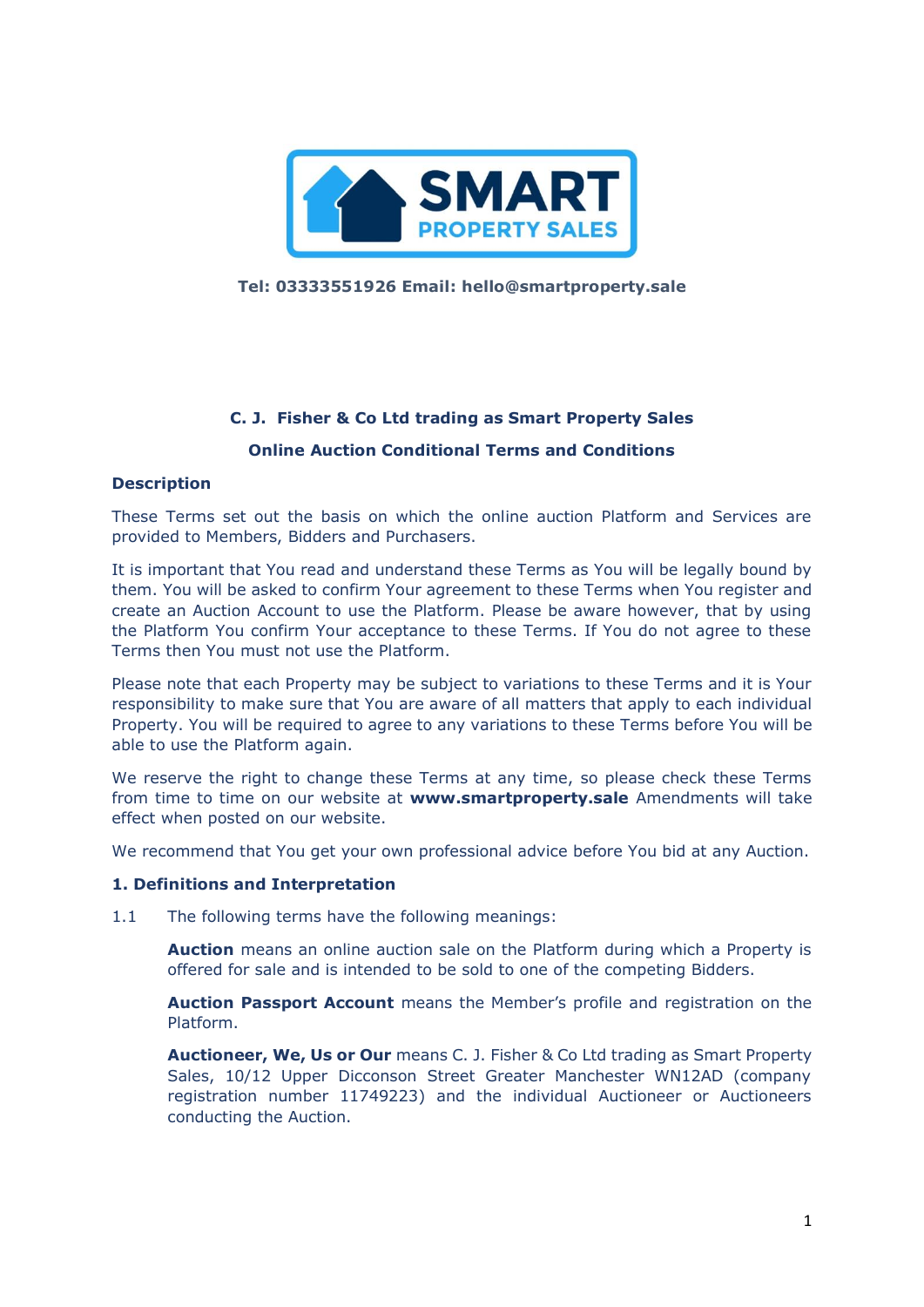**Auction Close** means the closing of an Auction after the end of the Initial Window and any Extension(s) when the electronic gavel falls to accept the highest Bid, at or in excess of the Reserve Price.

**Auction Start** means the start time of the Auction as set out in the Listing.

**Bid** means a bid lodged by a Bidder in respect of a Property via the Platform and **Bidding** shall be construed accordingly.

**Bidder** means a Member making a Bid or Bids for Property via the Platform.

**Bidder Security** means the pre-authorised security payment specified in the Listing that is required to be secured in advance of the Bidder placing a Bid;

**Business Days** means a day other than a Saturday, Sunday or public holiday in England when banks are open for business.

**Completion Date** means the date specified by the Seller when the balance of the Purchase Price will be paid to the Seller and ownership of the Property will transfer to the Purchaser.

**Contract of Sale** means the contract for the sale and purchase of the applicable Property the form of which is set out in the Seller's Legal Pack or otherwise provided by the Seller.

**Exchange of Contracts** means the Contract of Sale becomes legally binding.

**Exclusivity Period** means the amount of time that a Purchaser is given exclusive rights to sign the Contract of sale and complete the Exchange of Contracts provided that they have paid the Reservation Fee.

**Extension(s)** shall have the meaning give to it in clause 6.8. **Extend** and **Extended** shall be construed accordingly.

**Guide Price** is an indication as to where the Reserve Price is set.

**Initial Window** means the initial duration of an Auction excluding any Extension(s).

**Listing** means a listing for a Property on the Platform indicating that the Property is for sale by Auction via the Platform and setting out or referencing the relevant Particulars and the Seller's Legal Pack.

**Member** means a user of the Platform who creates an Auction Passport Account.

**Particulars** means the sales particulars of a Property.

**Payment Processor** means Stripe Payments Europe Limited or such other third party online payment processor as may be appointed from time to time. A reference to payment in these Terms shall include a payment to the Payment Processor.

**Platform** means the online Auction platform through which We may provide the opportunity to participate in an Auction from time to time.

**Property** or **Lot** means a property referenced in a Listing for sale at an Auction and **Properties** and **Lots** shall be construed accordingly.

**Purchaser** means the successful Bidder for a Property at Auction, or as the case may be, the person or non-natural body represented by such Bidder.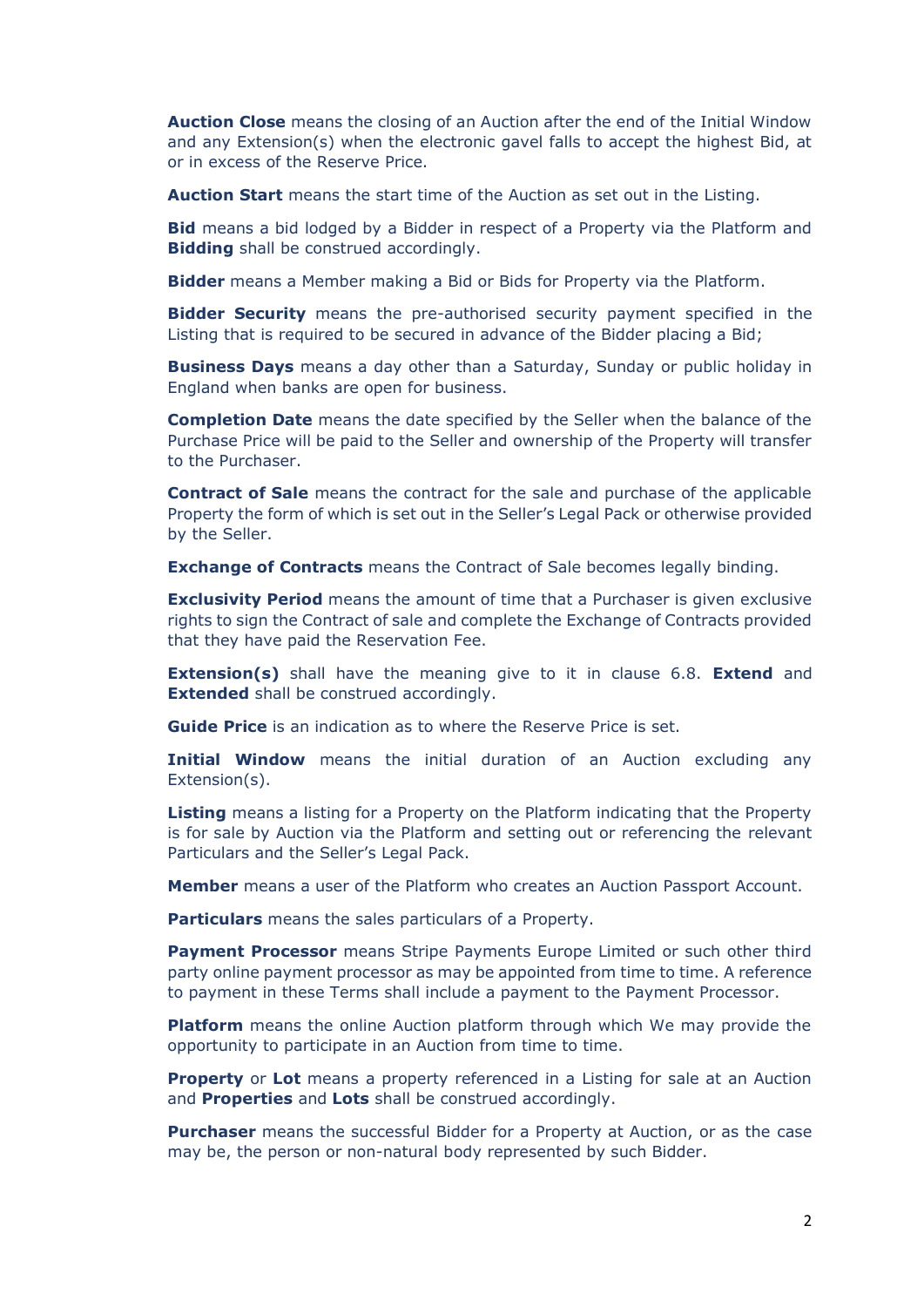**Purchase Price** means the price of the winning bid being the price the Purchaser agrees to pay and the Seller agrees to accept as consideration for the sale and purchase of the Property.

**Reservation Contract** means the contract entered into between the Purchaser and Us (on behalf of the Seller) at Auction Close giving the Purchaser exclusive rights to purchase the Property and enter into the Contract of Sale to complete the Exchange of Contracts within the Exclusivity Period.

**Reservation Fee** means the amount specified in the Listing that is required to be paid by the Purchaser at Auction Close in order to enter into a Reservation Contract.

**Reserve Price** means the minimum price at which the Auctioneer is authorised by the Seller to sell the Property.

**Seller** means the person disposing of the Property at the Auction.

**Seller's Legal Pack** means the legal documents prepared by or on behalf of the Seller in respect of a Property including the Contract of Sale.

**Services** means the online auction facility provided via the Platform through which Sellers can sell and Bidders can bid for and purchase real estate property.

**Terms** means these online Auction terms and conditions, as may be modified from time to time.

**You** or **Your** refers to any Bidder, Purchaser or their employee, representative or agent.

#### **2. Registration and Auction Passport Accounts**

- 2.1 In order to access the Platform and Services and to participate in an Auction you must register as a Member and create an Auction Passport Account. You must be over 18 years of age to register as a Member.
- 2.2 You agree to be legally bound by these Terms. By using the Platform and/or Services you agree that you will be deemed to have agreed to be legally bound by these Terms.
- 2.3 In order to bid in an Auction we will ask you to provide to Us and/or our Payment Processor certain information and documentation which may include, without limitation: proof of your identity, proof or your address, your solicitor's details and your bank or credit card details;
- 2.4 Where you are acting as agent for a proposed nominee Purchaser, we may also require you to provide relevant identification and verification information and supporting documents in respect of that person.
- 2.5 You promise that all information that you provide shall be accurate and complete.
- 2.6 You must treat any Auction Passport Account log in details as confidential and not disclose them to anyone else. You must tell us immediately if you know or suspect that anyone other than you know your username or password.
- 2.7 You promise that you have authority to use the Platform and the Services, to participate in an Auction, bid on a Property and enter into a legally binding contract to purchase Property, whether as Purchaser or on behalf of a Purchaser.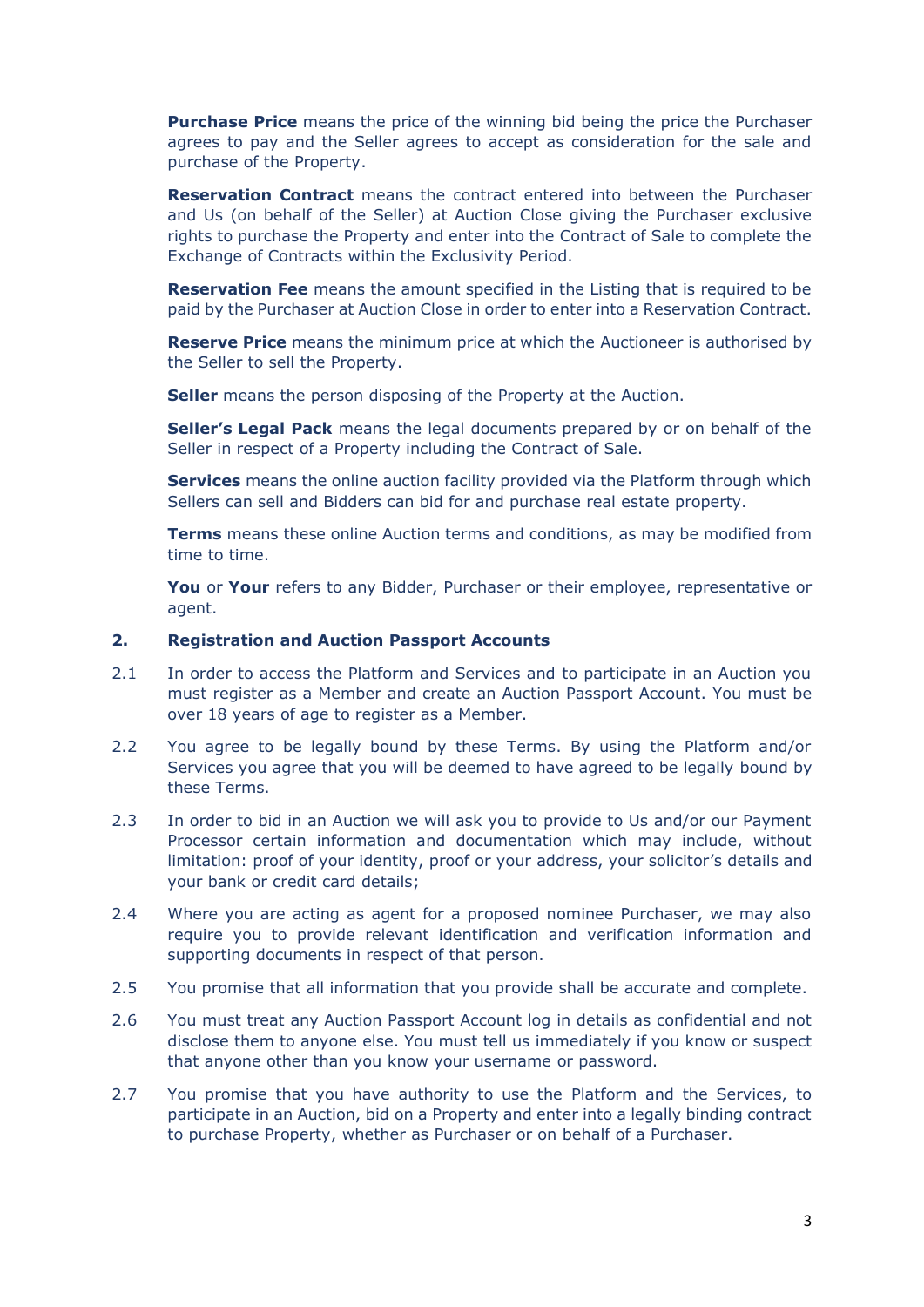- 2.8 We reserve the right to refuse any Member registrations and suspend or withdraw access to any Auction Passport Account at our sole discretion.
- 2.9 We will process any personal data as collect or receive from you in accordance with our privacy policy**.** By using the Platform, you consent to such processing of your personal data.

# **3. Guide Price and Reserve Price**

- 3.1 A Reserve Price may or may not be placed on a Property.
- 3.2 A Guide Price may be provided on a Listing. We accept no responsibility for any loss, cost or damage that a Bidder or Purchaser may incur as a result of relying on a Guide Price. It is the Bidder's responsibility to decide how much to bid for any Property. A Guide Price may change at any time prior to the Auction and is in no way indicative of how much the Property will sell for.
- 3.3 Any Guide Price or Reserve Price stated will be exclusive of any additional fees and costs that a Purchaser may have to pay. It is Your responsibility to check all the available information regarding additional costs and fees.
- 3.4 All prices stated are inclusive of VAT, unless otherwise stated.

# **4. Listings**

- 4.1 We will use our reasonable endeavours to make Listings available for forthcoming Auctions for viewing on the Platform. All information provided and statements given in Listings, Particulars and the Seller's Legal Pack are provided for guidance and assistance only and should not be relied upon. We cannot promise You that it is accurate or complete. Bidders are responsible for checking the accuracy and completeness of any information provided in Listings, Particulars and the Seller's Legal Pack.
- 4.2 We cannot make any promise to You in respect of the condition, quality, state of readiness or fitness for purpose of any Property or working condition and suitability of any fixtures and fittings, heating appliances, appliances or other items included in the sale. You should satisfy yourself as to the condition, quality, state of readiness or fitness for purpose of any Property by physically viewing and inspecting the Property and where possible engaging a professional surveyor. We are not responsible for any loss or damage to the Property directly or indirectly due to a Bidder or other authorised person being given access to a Property.
- 4.3 We may elect to divide Listings into multiple Properties or combine more than one Property into a single Listing.

#### **5. Bidder Security**

- 5.1 Bidders agree to pre-authorise the Bidder Security amount on their payment card (or other payment method) in advance of placing a Bid for a Property at the Auction. These pre-authorised Bidder Securities will be held in security by the Payment Processor and You grant Us and the Payment Processor authority to exercise that hold and take the funds as part payment of the Reservation Fee should You be the successful Bidder at Auction Close.
- 5.2 After Auction Close the Bidder Securities pre-authorised by unsuccessful Bidders will be released.

## **6. The Auction**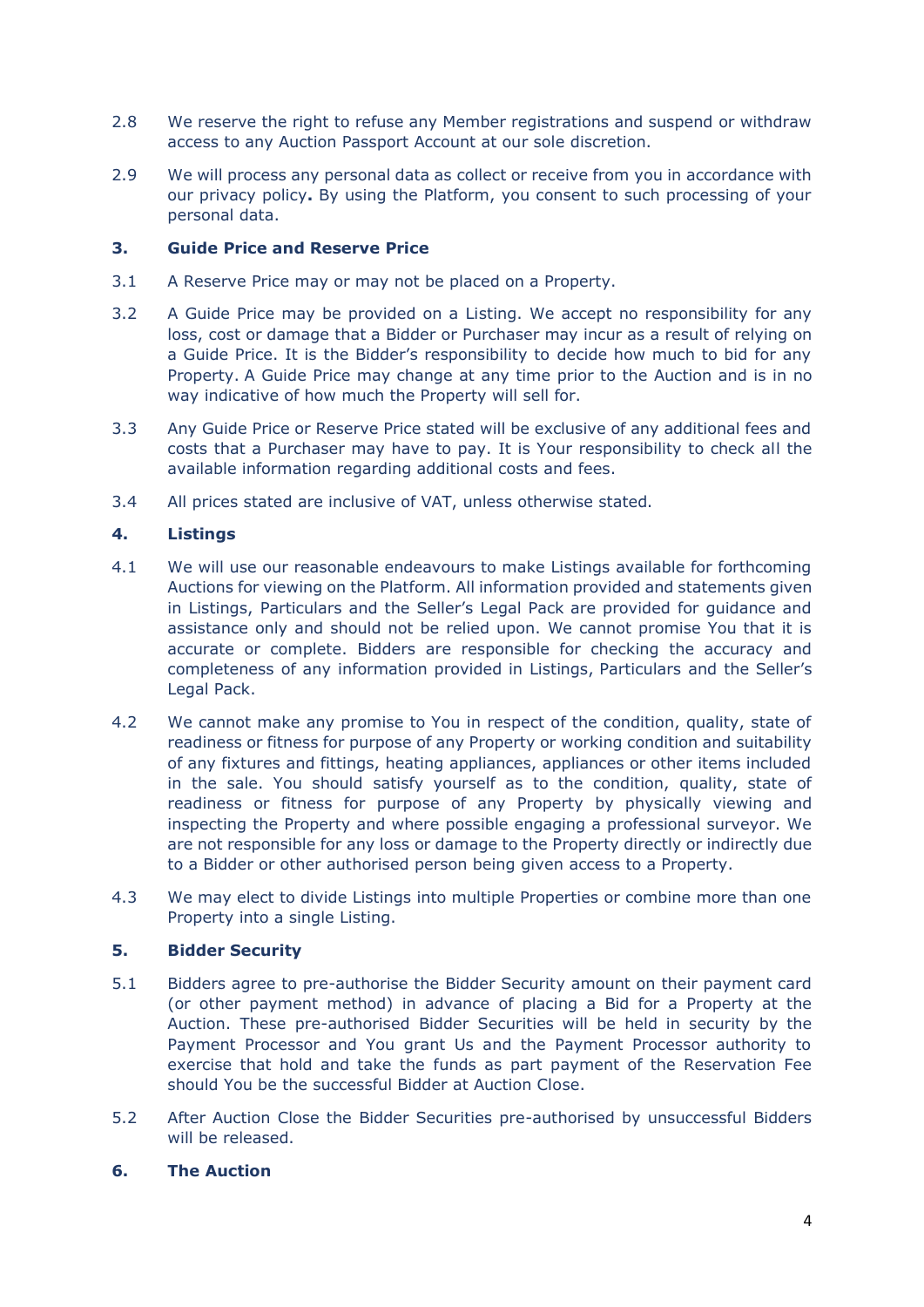- 6.1 The Auction will be conducted in accordance with these Terms.
- 6.2 The Auctioneer may cancel, suspend or rearrange an Auction at Our sole discretion and shall not be liable to You or any other person for any loss or damage suffered by reason of the fact that the Auction is not held at the date or time on the Listing.
- 6.3 Every Bidder shall be deemed to be acting as principal unless the Auctioneer has prior to the Auction acknowledged in writing that a Bidder is acting as agent on behalf of a named principal. We draw Your attention to clauses 10.2 & 10.3.
- 6.4 A Property may be sold or withdrawn from sale at any time prior to Exchange of Contracts.
- 6.5 The Auction will commence at the Auction Start and a countdown clock will display the time until the Auction Close.
- 6.6 If You are registered to Bid for a particular Property you will be able to place Bids on the relevant Listing for the Property on the Platform in accordance with our current guide to bidding**.**
- 6.7 Bids once made cannot be withdrawn.
- 6.8 Any extension to the time until Auction Close (**Extension**) will be applied in accordance with the Guide to Bidding.
- 6.9 The Auctioneer reserves the right to regulate the Bidding (including to adjust the Reserve Price to match the amount of an existing Bid) (at Our sole discretion) without requiring to provide a reason.
- 6.10 If two (2) or more Bidders attempt to lodge identical Bids, the first Bid received and acknowledged by the Platform will take precedence.
- 6.11 At the Auction Close, the Purchaser will be the Bidder who has made the highest Bid, at or in excess of the Reserve Price.
- 6.12 Each Bidder will be notified of the outcome of any Auction after the Auction Close.
- 6.13 The Auctioneer reserves the right (at Our sole discretion) to declare all results of the Auction as being null and void without requiring to provide a reason.
- 6.14 In the event that the Vendor accepts a pre-Auction offer the Auctioneer may withdraw the Property from the Auction and the parties shall proceed to deemed Exchange of Contracts and the remainder of these terms shall apply.
- 6.15 In the event of any dispute the Auctioneer's decision shall be final.

## **7. Fees**

- 1. 7.1 At Auction Close You will pay an administration fee as follows:- a. Where the Property is freehold - £500.
	- b. Where the Property is leasehold £600.
- 2. 7.2 At the Auction close You will pay to the Auctioneer a Buyers premium of 2% of the agreed, subject to a minimum of £2,500 (including VAT)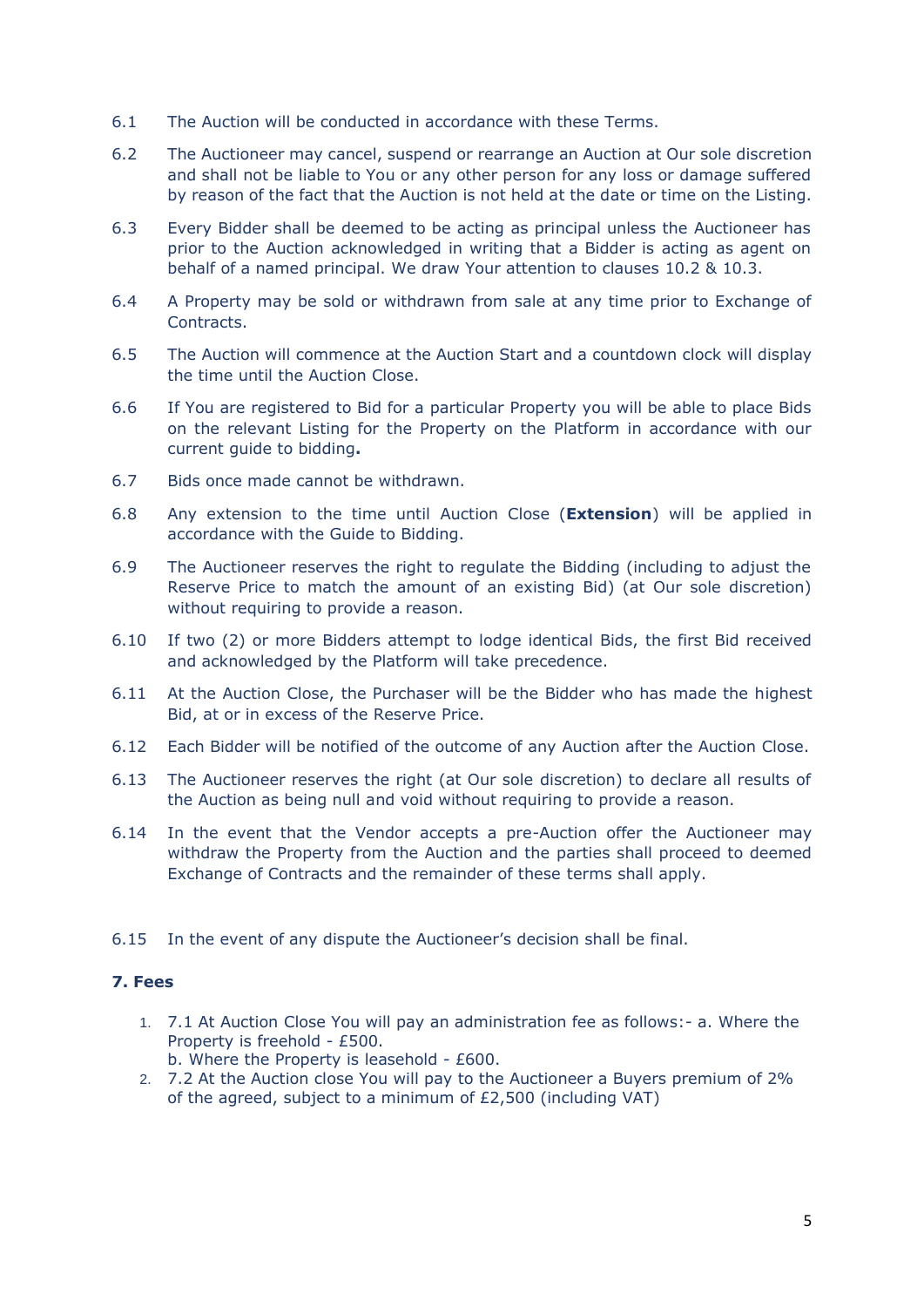## **8. The Contract for Sale**

- 8.1 At Auction Close, a Reservation Contract will be entered into and the Purchaser agrees to enter into the Contract of Sale to complete the Exchange of Contracts within the Exclusivity Period.
- 8.2 The Purchaser grants authority to the Auctioneer or any person authorised by the Auctioneer, to sign the Reservation Contract relating to the Property on the Purchaser's behalf.

## **9. Payment of Reservation Fee and Purchase Price**

- 9.1 We reserve the right in order to comply with our internal due diligence processes and obligations under applicable anti-money laundering or counter-financing of terrorism legislation, to make further enquiries and to seek further verification and/or implement further controls and monitoring with respect to any Purchaser or any other third party involved in providing funds.
- 9.2 The Purchase Price will be exclusive of any additional fees and costs that a Purchaser may have to pay. It is Your responsibility to check all the available information regarding additional costs and fees.
- 9.3 All prices stated are inclusive of VAT. Unless to be expressly stated as exclusive of VAT in the special conditions of Sale or other relevant documentation.
- 9.4 The Purchaser agrees to pay the Reservation Fee (less any Bidder Security retained in part payment of the Reservation Fee in accordance with clause 5.1) to the Auctioneer within two (2) Business Days of the Auction Close.
- 9.5 Where the Bidder Security is a higher amount than the Reservation Fee and there is therefore an excess, We will agree with the Purchaser whether they wish to receive a refund of the excess or they wish the excess to be held in part payment of the Purchase Price and paid over to the Seller's solicitor on the Completion Date, in which case the Excess will be held in security by Us and You grant Us authority to exercise that hold and pay the funds to the Seller's solicitor as part payment of the Purchase Price.
- 9.6 The Purchaser agrees to pay the Purchase Price (less any Reservation Fee and Excess already paid) to the Seller's solicitor together with any additional fees and costs on the Completion Date or when otherwise due to be paid.
- 9.7 Any refund due to be paid by the Seller to the Purchaser will be handled by Us.

#### **10. Post completion arrangements**

- 10.1 The Purchaser will not be entitled to the keys or access to the vacant Property until the Completion Date and receipt of the Purchase Price.
- 10.2 Where keys are to be collected from our office on the Completion Date, any keys we handover will have been provided by the Seller and we cannot promise that they will provide access to the whole or any part of the Property.
- 10.3 Where arrangements are made to post the keys, we take no responsibility for their delivery.

# **11. Liability of Purchaser and Agent/Representative**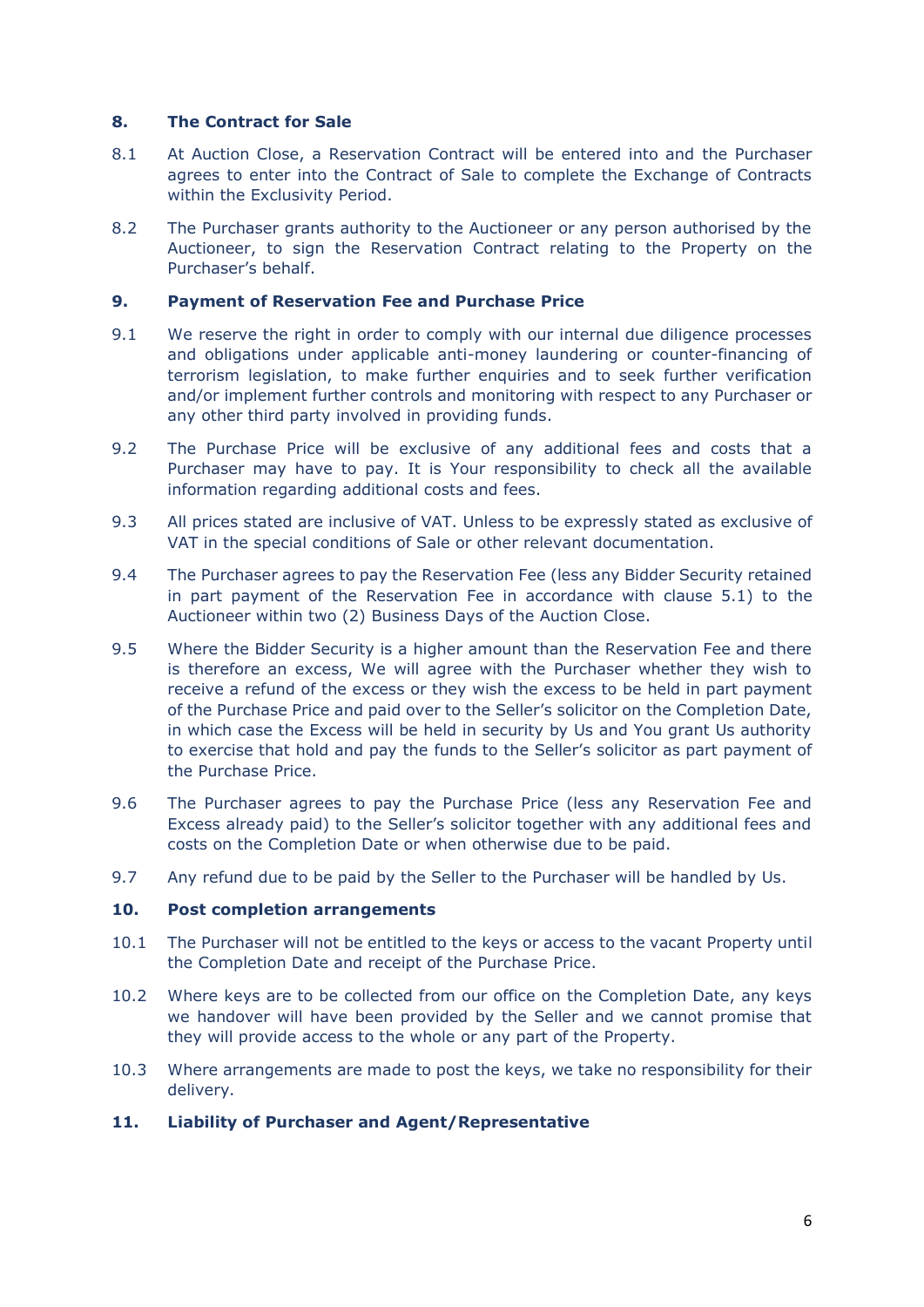- 11.1 As the Purchaser, You are entering into obligations to the Seller and the Auctioneer. Bidding at Auction is only permitted on the basis You agree You will be personally liable in respect of any accepted Bid.
- 11.2 If the Purchaser fails to comply with their obligations to complete the Contract for Sale and pay the Purchase Price, then the Auctioneer and the Seller may have a claim for breach of contract. An agent or representative who Bids on behalf of the Purchaser may be liable to purchase the Property notwithstanding that they are acting as agent for the Purchaser.
- 11.3 The Purchaser agrees to indemnify the Auctioneer against any loss or damage suffered by them as a direct or indirect consequence of any breach of the Contract of Sale. If You bid as agent or other representative for a Purchaser, You agree You will be jointly and severally liable with the Purchaser on whose behalf You have bid as an agent or other representative.

## **12. Liability of the Auctioneer**

12.1 We are under no liability to any Member, Bidder or Purchaser or their employees, representatives or agents in respect of any loss or damage as a consequence of exercising our rights or obligations under these Terms.

## **13. The Platform**

- 13.1 The Platform is provided free of charge and is accessible at [www.smartproperty.sale](http://www.smartproperty.sale/) or such other website and/or application through which We and third party providers may provide the opportunity to participate in an online Auction from time to time.
- 13.2 We will use reasonable endeavours to make the Platform and our Services available, but We cannot guarantee to operate continuously or without interruptions. We will not be responsible to You if for any reason the Platform is unavailable at any time for any period. We accept no liability for any failures, delays or errors caused by interruptions in the availability of the Platform or Services or any errors or defects in their content or functionality, any software and/or hardware defects and/or any internet connectivity problems. We cannot promise that the Platform will be error free, virus free or that any defects will be corrected.
- 13.3 Although We make reasonable efforts to update information and content on the Platform, we cannot promise that it is accurate or up to date. We are not responsible for any loss or damage you suffer as a result of relying on such information.
- 13.4 Where the Platform contains links to other sites and resources provided by third party providers, You agree that we have no control over the contents of these sites or resources and that We are not responsible for such sites and resources.
- 13.5 The Platform content is not legal, financial or other professional advice and should not be relied upon as such.
- 13.6 We may suspend, withdraw, discontinue or change all or any part of the Platform without notice at any time.
- 13.7 We may use a third party provider of services such as web-hosting, transaction facilitation and support and maintenance to host and support the operation of the Platform.

#### **14. Communications**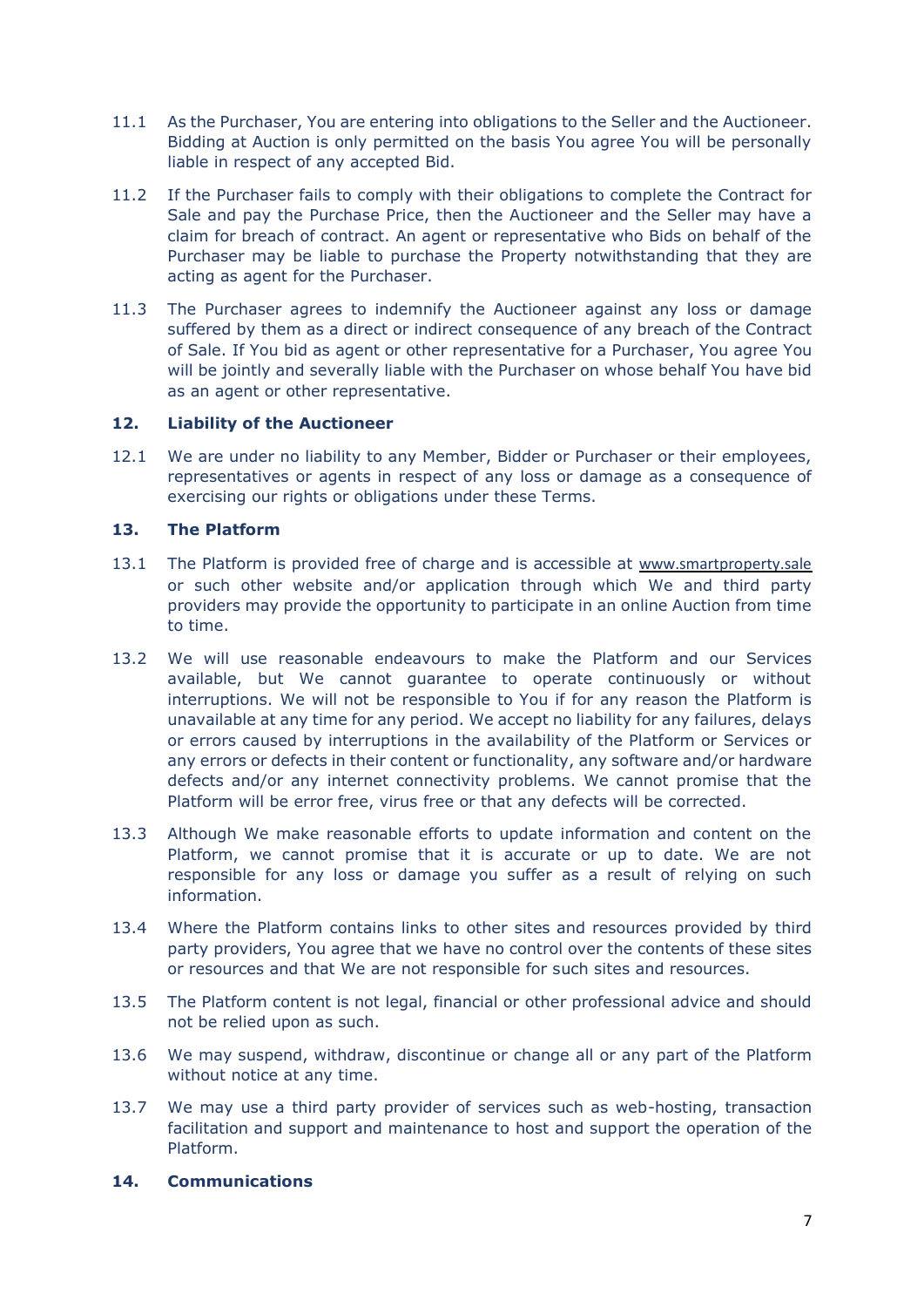- 14.1 You are responsible for making Your own arrangements to access, send and receive communications and/or notifications to and from the Platform.
- 14.2 We cannot promise that Bids, notifications or e-mails sent to or by Us will not be viewed or intercepted. The use of Internet e-mail carries certain risks. Confidentiality may be breached, messages lost or delayed, or may not be read and viruses may be transferred through the use of e-mail. We cannot accept responsibility for loss or damage suffered as a result of the use of Internet e-mail for communication between Us, or between Us and third parties.
- 14.3 We suggest that You telephone the intended recipient to check that time critical emails have been received.
- 14.4 You are solely responsible for securing and backing up any of Your content, or records of any communication or notification from or to Us.
- 14.5 Except as otherwise stated, any notices You wish to send Us should be emailed to hello@smartproperty.sale Such notice shall be deemed to have been received on the day and time of delivery.
- 14.6 Any notices that We wish to draw to Your attention will be displayed on our website www.smartproperty.sale and/or the Platform as appropriate.
- 14.7 E-mail exchange shall be sufficient for anything in these Terms that requires to be "agreed in writing".

## **15. General**

- 15.1 All contents of the Platform are owned by Us or a third party licensor and may not be copied, downloaded, distributed or published in any way without our prior written consent, except that you may print, copy, download or temporarily store extracts for your personal information when you make use of the Services.
- 15.2 We reserve the right to amend these Terms at any time. Amendments will take effect when updated Terms are posted on our website [www.smartproperty.sale](http://www.smartproperty.sale/) Each Property may be subject to variations to these Terms.
- 15.3 You agree to comply with all applicable laws, statutes and regulations concerning Your use of the Services and Platform.
- 15.4 We exclude all warranties, conditions, terms, undertakings and representations of any kind, express, implied, statutory or otherwise in connection with the Services or Platform to the fullest extent permitted by law.
- 15.5 No provision in these Terms shall exclude or limit a party's liability in respect of fraud or fraudulent misrepresentation made by a party or their employee, representative or agent or in respect of death or personal injury.
- 15.6 If any part of these Terms is unenforceable the enforceability of any other part of the Terms will not be affected.
- 15.7 The Seller and any Bidder may not directly or indirectly initiate, solicit, negotiate or contract for the sale of the Property in an attempt to circumvent these Terms. In the event of a sale due to such circumvention the Seller and the Bidder shall be liable for the fees that would have been payable had the sale proceeded in accordance with these Terms.